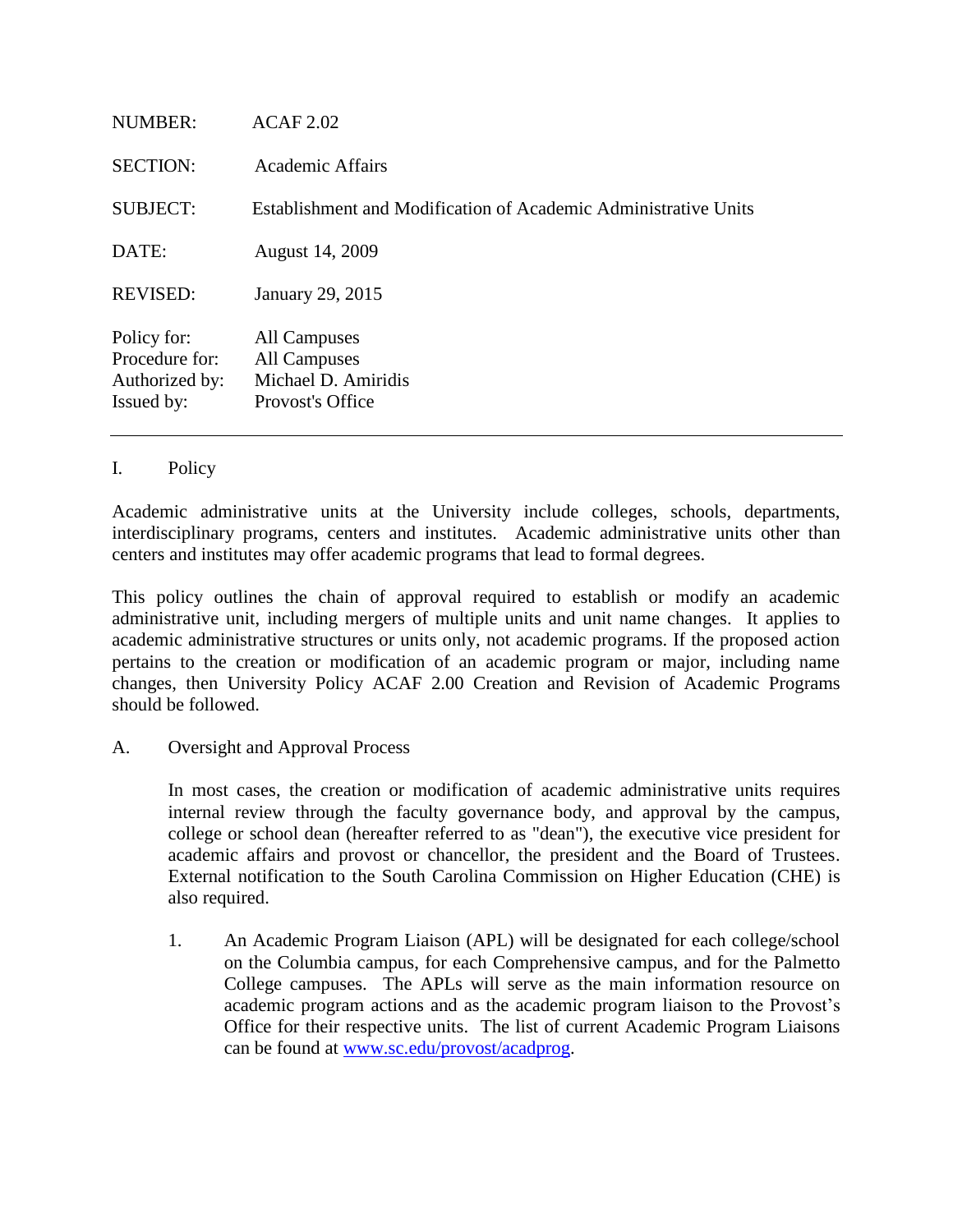Draft documents and notifications may be forwarded to the Provost's Office by the APL, but all formal program actions must be forwarded directly by the dean or chief academic affairs officer.

- 2. The Provost's Office is responsible for coordinating the approval process for academic actions on the Columbia and Palmetto College campuses. The chief academic affairs officer is responsible for coordinating the approval process for academic actions on each Comprehensive campus.
- 3. The Provost's Office is the sole liaison to the University Board of Trustees for all campuses.
- 4. The Provost's Office is the liaison to CHE for the Columbia and Palmetto College campuses.

The Comprehensive campus chief academic affairs officer serves as the liaison to CHE for all actions relating to the modification and establishment of academic administrative units. See also University Policy ACAF 2.00 Creation and Revision of Academic Programs.

B. Publications

University bulletins, brochures, websites and other internal and external materials may be updated to reflect the approved change only after acknowledgement is received from CHE.

- II. Procedures
- A. Each campus should follow the internal approval processes outlined below:
	- 1. Columbia Campus

Requests to establish new or modify existing academic administrative units must be reviewed by the faculty governance structure in the respective college/school, and approved by the dean. The dean should then forward the request to the executive vice president for academic affairs and provost for approval. The executive vice president for academic affairs and provost will forward the request to the president for approval.

2. Comprehensive Campuses

Requests to establish new or modify existing academic administrative units must be reviewed by the faculty governance structure on the respective campus. The academic unit head should then forward the request to the chief academic affairs officer for approval. The chief academic affairs officer will forward the request to the chancellor. The chancellor will forward the request to the president through the executive vice president for academic affairs and provost for approval.